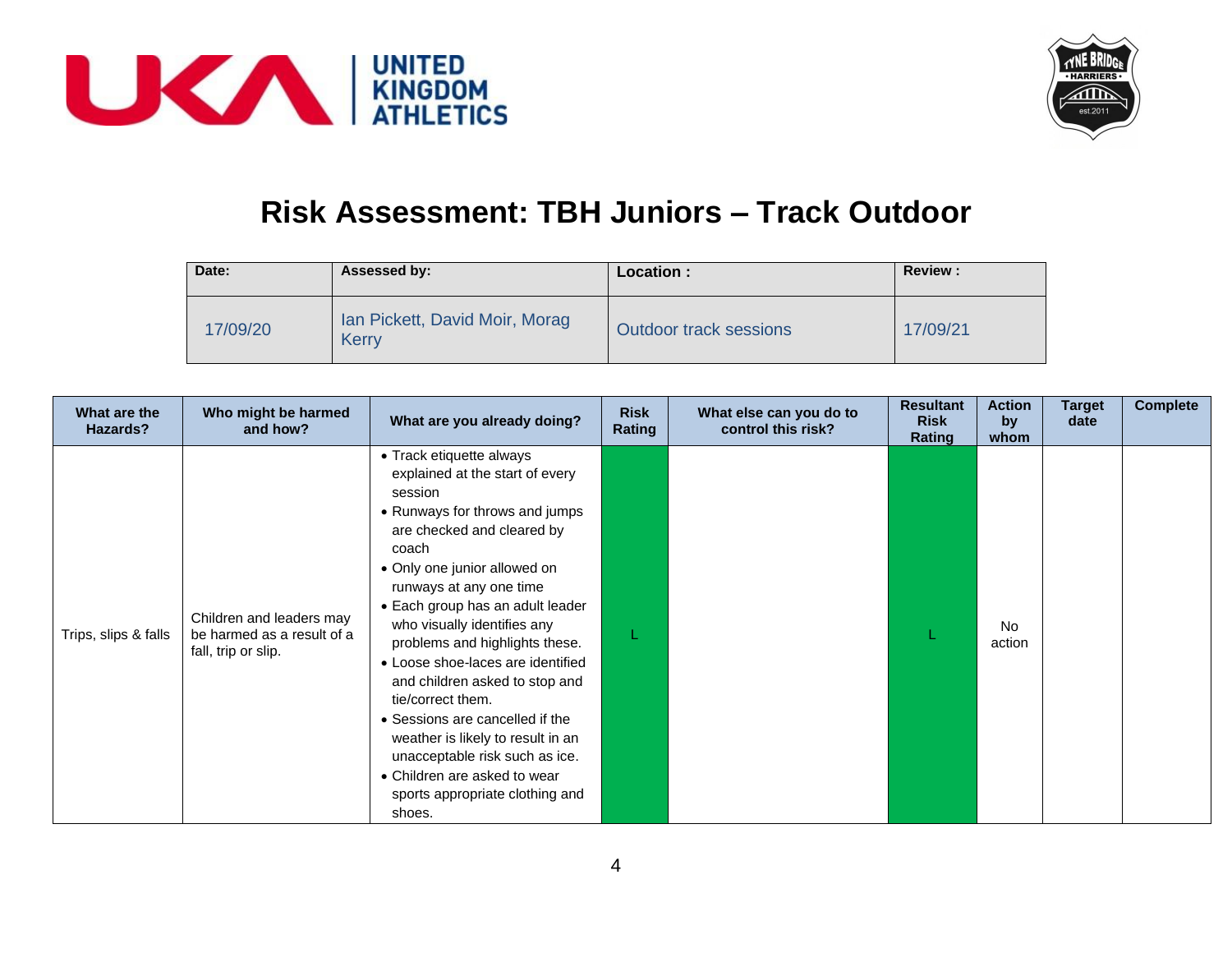



|                         |                                                                                                  | · Juniors leave spare clothing and<br>drinks at the side of the track or<br>runway, out of the way                                                                                                                                                                                                                                                                                                                                                                                                                                                                                                                                                                         |   |  |                     |  |
|-------------------------|--------------------------------------------------------------------------------------------------|----------------------------------------------------------------------------------------------------------------------------------------------------------------------------------------------------------------------------------------------------------------------------------------------------------------------------------------------------------------------------------------------------------------------------------------------------------------------------------------------------------------------------------------------------------------------------------------------------------------------------------------------------------------------------|---|--|---------------------|--|
| Sporting injury         | Children may be injured as<br>a result of over-exertion or<br>inappropriate training<br>session. | • Children are grouped into ability<br>set to ensure that they are<br>training at an appropriate level.<br>• All sessions are organised by<br>someone with an appropriate<br>Coaching qualification.<br>• Additional leaders and<br>volunteers provide support to<br>provide additional care to<br>children who are struggling.<br>• Children will be coached<br>according to the UKA 1:12<br>guidance ratio to ensure<br>adequate supervision.<br>• Coaches control the retrieval of<br>throwing implements, and<br>ensures no running to collect<br>them<br>• Jump and throw specific<br>dynamic stretches incorporated<br>into warm up before throws /<br>jumps session |   |  | <b>No</b><br>action |  |
| Collisions &<br>impacts | Children may be injured as<br>a result of running in to<br>objects or other children.            | • Coaches and leaders organise<br>sessions so they minimise the<br>risk of child/child contact.<br>• Track etiquette is explained at<br>the start of a track session and<br>the coach will liaise with other<br>track users<br>• Runways will be carefully<br>managed to ensure only 1                                                                                                                                                                                                                                                                                                                                                                                     | L |  | <b>No</b><br>action |  |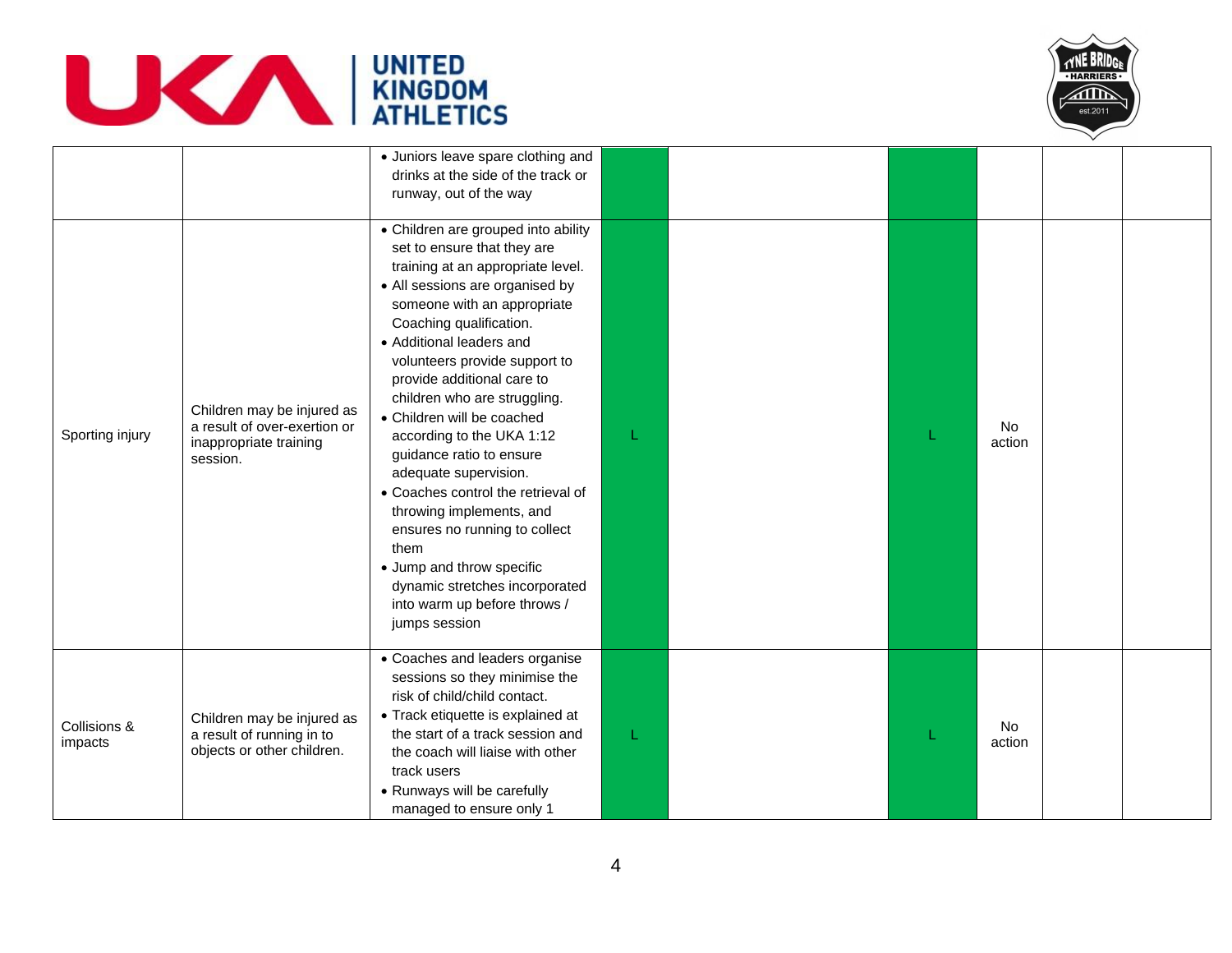



|                                            |                                                                                                                                                     | athlete is throwing / jumping at a<br>time.<br>• Proximity of other events taking<br>place (particularly long throws)<br>is alwys risk                                                                                                                                                                                                                                                        |   |  |                     |  |
|--------------------------------------------|-----------------------------------------------------------------------------------------------------------------------------------------------------|-----------------------------------------------------------------------------------------------------------------------------------------------------------------------------------------------------------------------------------------------------------------------------------------------------------------------------------------------------------------------------------------------|---|--|---------------------|--|
| Apparatus,<br>equipment                    | Children and leaders could<br>be injured as a result of a<br>failure of a piece of<br>sporting equipment.                                           | • Coaches organise the sessions<br>and ensure that only<br>appropriate equipment is used<br>by the children.<br>• Age group weights (throwing<br>implements), heights for hurdles<br>are known by coaches, and not<br>exceeded<br>• Equipment is inspected as it is<br>used to ensure there are no<br>immediate signs of wear and<br>tear or failure particularly if<br>provided by the venue | L |  | <b>No</b><br>action |  |
| Emergency<br>evacuation (eg<br>fire alarm) | Children, leaders or<br>parents could be injured as<br>a result of an emergency or<br>may not receive adequate<br>treatment if there is a<br>delay. | • Mobile phones are carried by<br>leaders to summon emergency<br>services whilst out training, and<br>also to contact each other<br>(leader contact list shared<br>amongst leaders)                                                                                                                                                                                                           | L |  | <b>No</b><br>action |  |
| Safeguarding                               | Children could be exposed<br>to physical or mental abuse<br>as a result of inappropriate<br>actions by a coach, leader,<br>parent or other junior.  | • All coaches and leaders to be<br>DBS checked by UKA.<br>• All parent helpers to sign a<br>personal declaration form<br>sharing any relevant<br>information.<br>• No children will be coached on<br>a 1-2-1 basis.                                                                                                                                                                           |   |  | <b>No</b><br>action |  |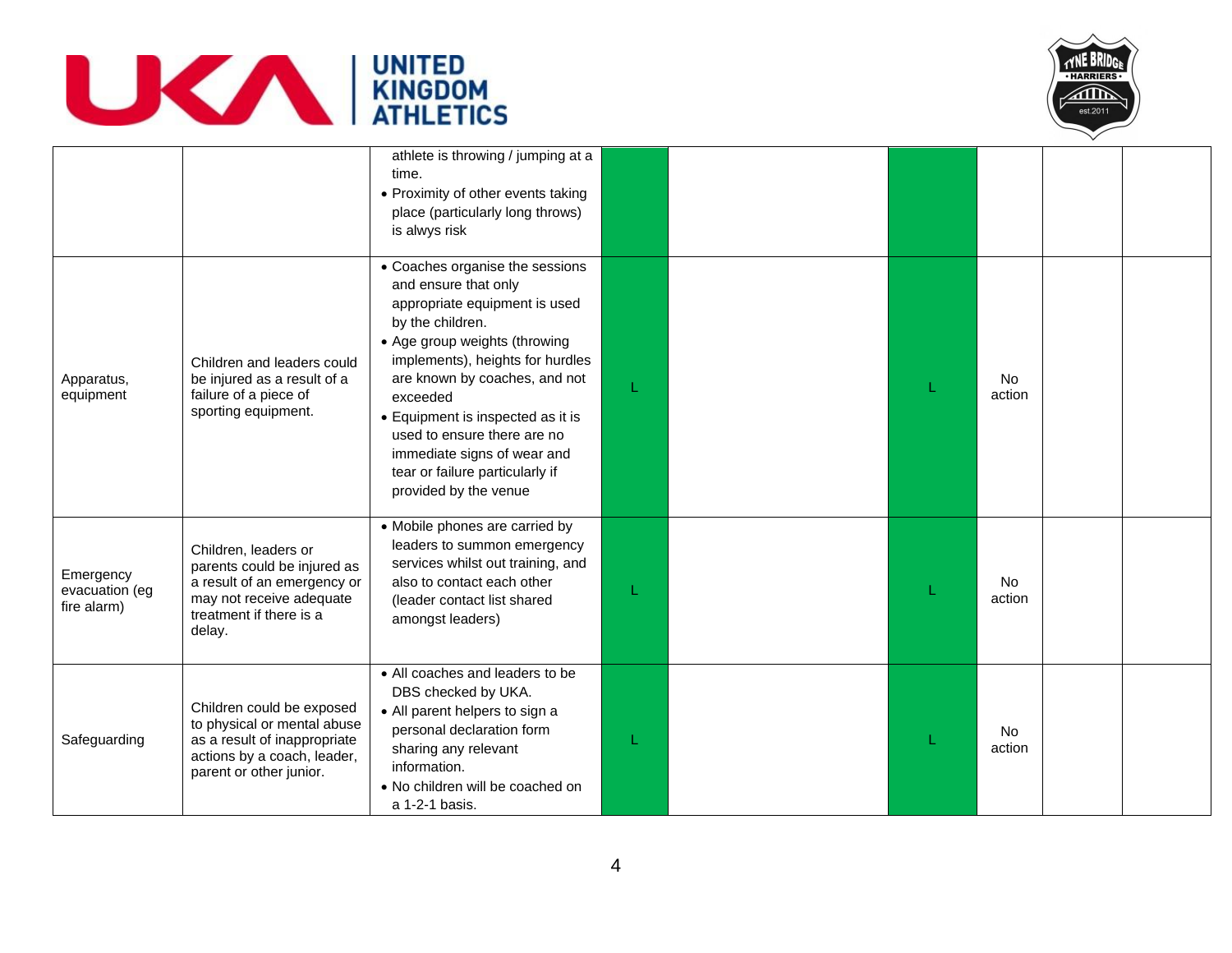



|                                                |                                                                                                                                                                                     | • No Children under the age of 8<br>will take part in track & field<br>coaching<br>• Coaches and leaders to<br>undergo safeguarding training<br>as part of their qualifications.<br>• Children not to be accompanied<br>to bathrooms and must be<br>independent in their use or have<br>a parent/guardian available.<br>• Social media policy in place    |   |  |                     |  |
|------------------------------------------------|-------------------------------------------------------------------------------------------------------------------------------------------------------------------------------------|-----------------------------------------------------------------------------------------------------------------------------------------------------------------------------------------------------------------------------------------------------------------------------------------------------------------------------------------------------------|---|--|---------------------|--|
| <b>First Aid</b><br>treatment                  | Children could be harmed<br>as a result of not having<br>necessary medical aid<br>such asthma inhalers or<br>they could receive<br>inappropriate treatment<br>(allergic shock etc). | • Details of allergies / medical<br>conditions asked for on first trial<br>session, then again on the<br>membership form. Juniors and<br>parents told to bring inhalers or<br>other medication to training<br>sessions if required.<br>• Leaders will be asked if they<br>would be willing to obtain a first<br>aiders qualification (paid for by<br>TBH) | L |  | <b>No</b><br>action |  |
| Vehicle traffic                                | Children could experience<br>an impact with a vehicle.                                                                                                                              | • Children are to be brought to<br>the track by parents, and not to<br>negotiate car parks on their own<br>• Parents asked to drop off / pick<br>up younger children directly,<br>and not just let them make their<br>own way. U12s will not be<br>allowed to leave unless a parent<br>has come to collect them.                                          | L |  | No<br>action        |  |
| Exposure due to<br>poor weather<br>conditions. | Children could suffer the<br>effects of training in cold or<br>wet conditions without<br>appropriate clothing.                                                                      | • Sessions are cancelled if the<br>weather is thought to be<br>problematic.                                                                                                                                                                                                                                                                               | L |  | No<br>action        |  |